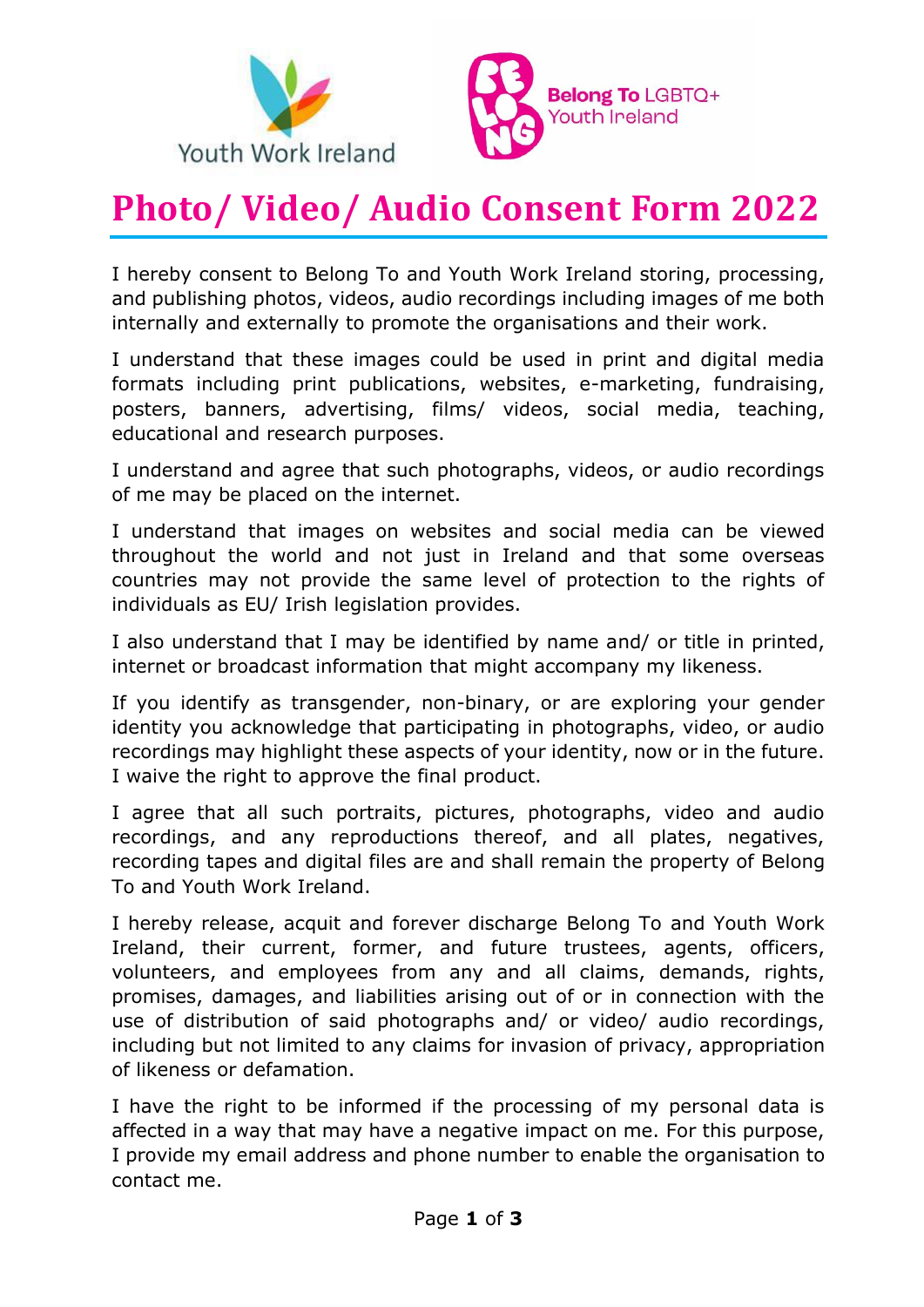## **Your Rights**

You have the right to request to see a copy of the information we hold about you and to request corrections or deletion of the information that is no longer required.

**You can ask us to stop using your image or recording at any time, in which case it will not be used in future publications but may continue to appear in publications already in circulation. We will endeavour to remove your image/ likeness in so far as is reasonable/ practical baring in mind that data in the public domain in no longer under our control.**

You have the right to lodge a complaint against Belong To regarding data protection and privacy issues with the Data Protection Commission.

The Data Protection Commission Canal House Station Road Portarlington R32 AP23 Co. Laois

[www.dataprotection.ie](http://www.dataprotection.ie/) [info@dataprotection.ie](mailto:info@dataprotection.ie) +353 (0)57 868 4800

### **Contact Details**

If you have any questions relating to this consent form or the way, we are planning to use your information please contact:

Sinéad Keane – Communications & Advocacy Manager [sinead@belongto.org](mailto:sinead@belongto.org) 01 670 6223

Gina Halpin – Head of Information and Inclusion, Youth Work Ireland ghalpin@youthworkireland.ie 01-8584512

If you have any questions relating to data protection or wish to revoke consent, please contact the Data Protection Officer on [privacy@belongto.org](mailto:privacy@belongto.org)